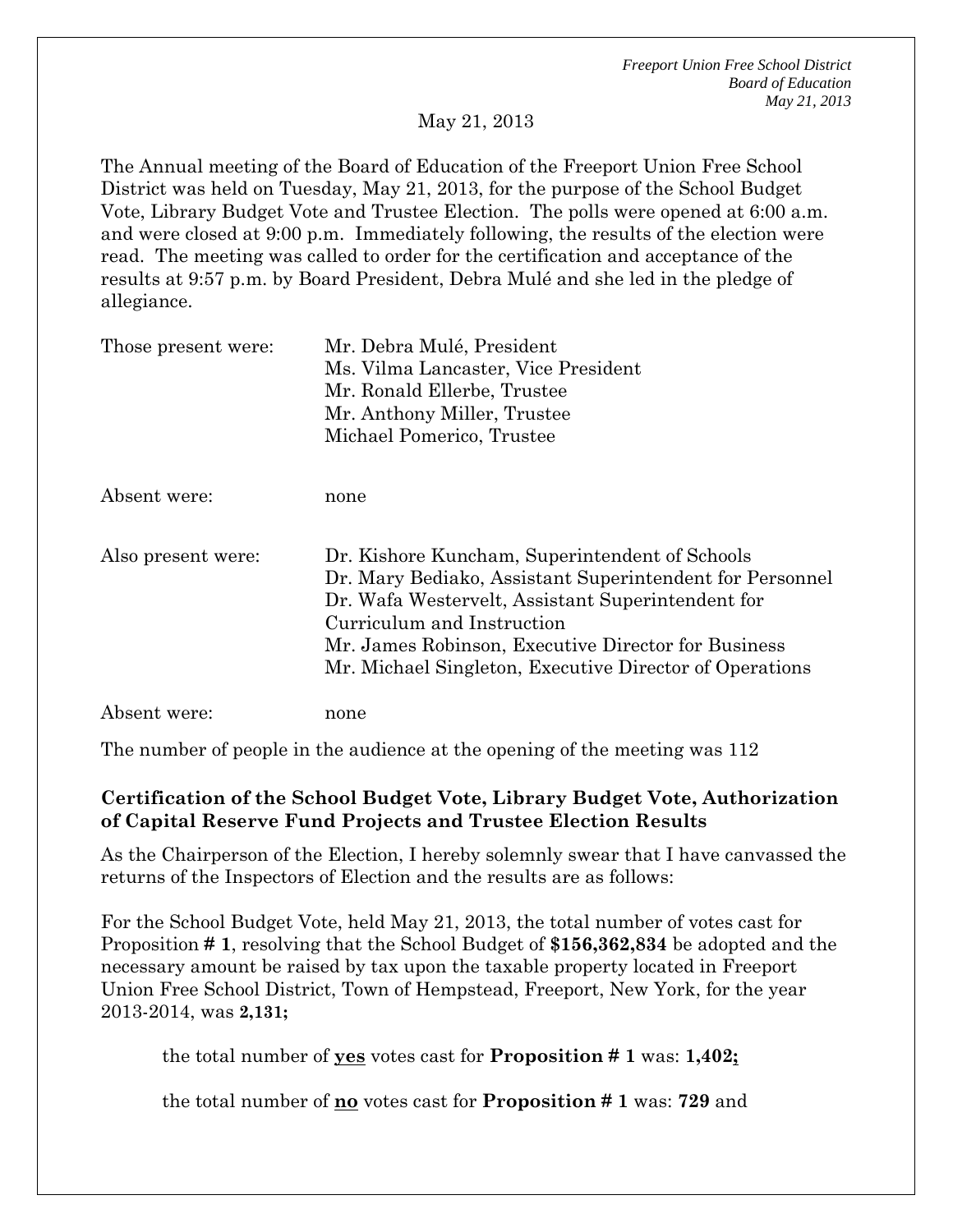For the Library Budget, the total number of votes cast for Proposition **# 2**, resolving that the Freeport Memorial Library Budget amount of **\$5,624,960** be adopted and the necessary amount be raised by tax upon the taxable property located in Freeport Union Free School District, Town of Hempstead, Freeport, New York, for the year 2013-2014, was: 1**,984;** 

that the total number of **yes** votes cast for **Proposition # 2** was: **1,371;** 

that the total number of **no** votes cast for **Proposition # 2** was: **729** and

For the Authorization of Capital Reserve Fund Projects, the total number of votes cast for Proposition #**3**, resolving that the Board of Education of the Freeport Union Free School District is hereby authorized to expend the sum of **\$1,300,000** representing monies from the capital reserve fund established in March 2009, was **1,887**;

that the total number of **yes** votes cast for **Proposition # 3** was: **1,400;**  that the total number of **no** votes cast for **Proposition # 3** was: **487;** and

For the Trustee Election, the total number of votes cast for the candidate for the Office of School Trustee, for a three year term to begin July 1, 2013, and end June 30, 2016, was:

the total number of votes cast for **Diane Jackson** was **516**; the total number of votes cast for **Frank Grossman** was **256;**  the total number of votes cast for **Joseph Bonilla** was **399**; the total number of votes cast for **Pamela Bierria-Anderson** was **457**; the total number of votes cast for **Michael Pomerico** was **1,248;**  the total number of votes cast for **Jorge Heras, Jr.** was **450**; the total number of votes cast for **Anthony J. Miller** was **1,226**; the total number of votes cast for **Other** was **0**;

Respectfully submitted,

Denie A Ema

the contract of the contract of the contract of the contract of the contract of the contract of the contract o<br>The contract of the contract of the contract of the contract of the contract of the contract of the contract o Denise Elmore Chairperson of the Election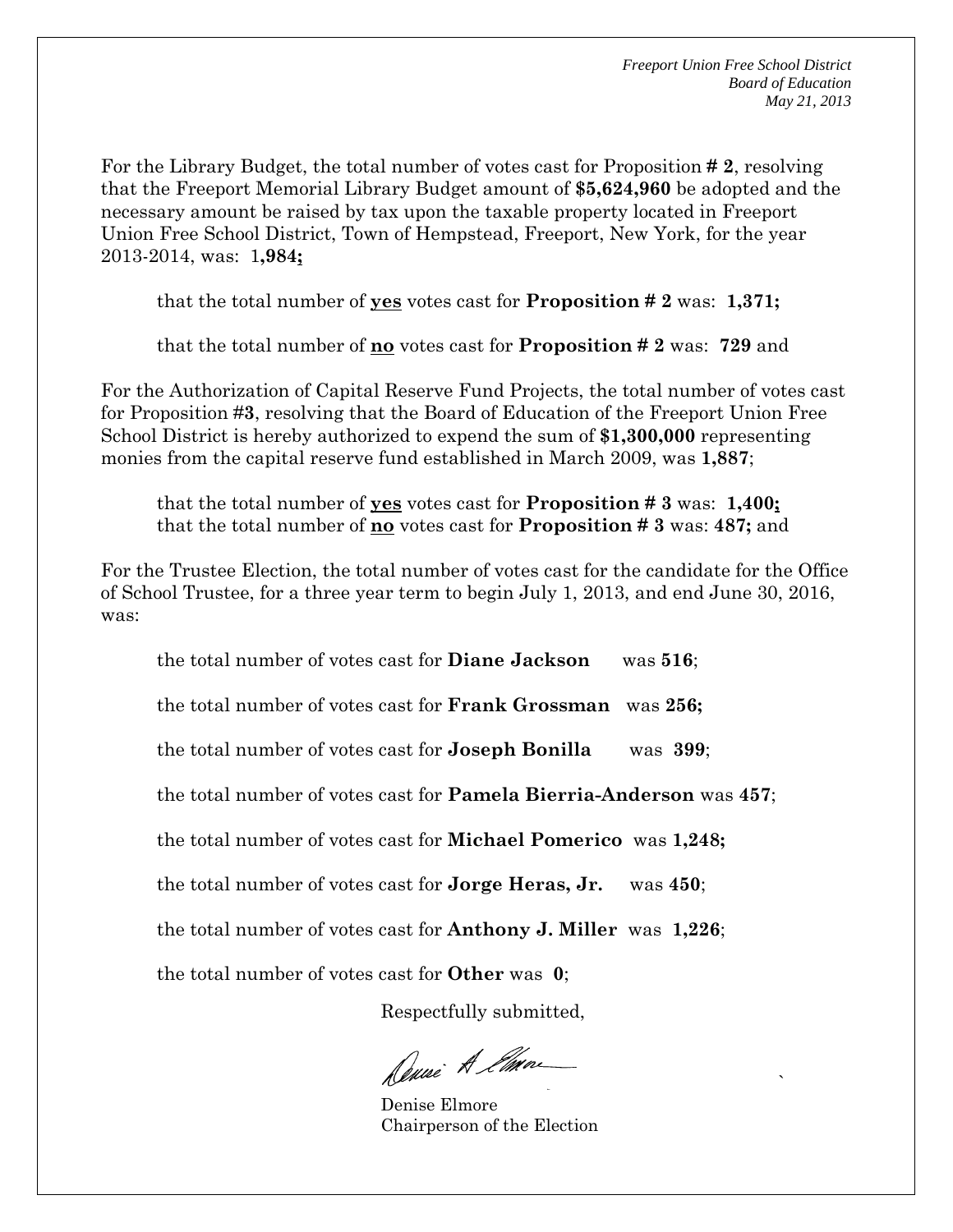*Freeport Union Free School District Board of Education May 21, 2013* 

### **Acceptance of the Results of the School Budget Trustee Election**

**Resolution to Accept the Results of the School Budget Vote, Library Budget Vote and Trustee Election Results**

**BE IT RESOLVED**, that the Board of Education of the Freeport Union Free School District hereby accepts the attached results of the annual budget vote and trustee election held this date, May 21, 2013, as certified by the Chairperson of Election and the District Clerk; and

 BE IT FURTHER RESOLVED that Proposition #1, *School Budget* has been *approved* by the registered voters of this District; and

 THAT Proposition #2, *Freeport Memorial Library Budget* has been *approved* by the registered voters of this District; and

 THAT Proposition #3, *Authorization of Capital Reserve Fund Projects* has been *approved* by the registered voters of this District; and

 THAT Michael Pomerico has been elected as trustee beginning May 21, 2013 through June 30, 2016 and Anthony J. Miller has been elected as trustee for a term of three years to begin July 1, 2013 and end June 30, 2016;

Motion to accept: Mr. Ellerbe

Second to motion: Ms. Lancaster

The motion carried unanimously. The vote was: Ellerbe, Lancaster, Miller, Mulé and Pomerico.

#### **Other Business**

Ms. Mulé explained to the public that since Mr. Pomerico received the highest number of votes in the Trustee Election, he would resign his current position and assume the longer term on the Board, beginning May 21, 2013 and ending June 30, 2016.

The Oath of Office was administered to **Michael Pomerico**, elected School Board Member, by Ms. Debra Mule, Board of Education President.

On a motion by Mr. Ellerbe and a second by Ms. Lancaster, Mr. Miller was appointed to the unexpired term of Mr. Pomerico, May 21, 2013 through June 30, 2013. The motion passed unanimously, the vote was: Ellerbe, Lancaster, Mule and Pomerico.

The Oath of Office was then administered to **Anthony J. Miller**, elected School Board Member, by Ms. Debra Mule, Board of Education President.